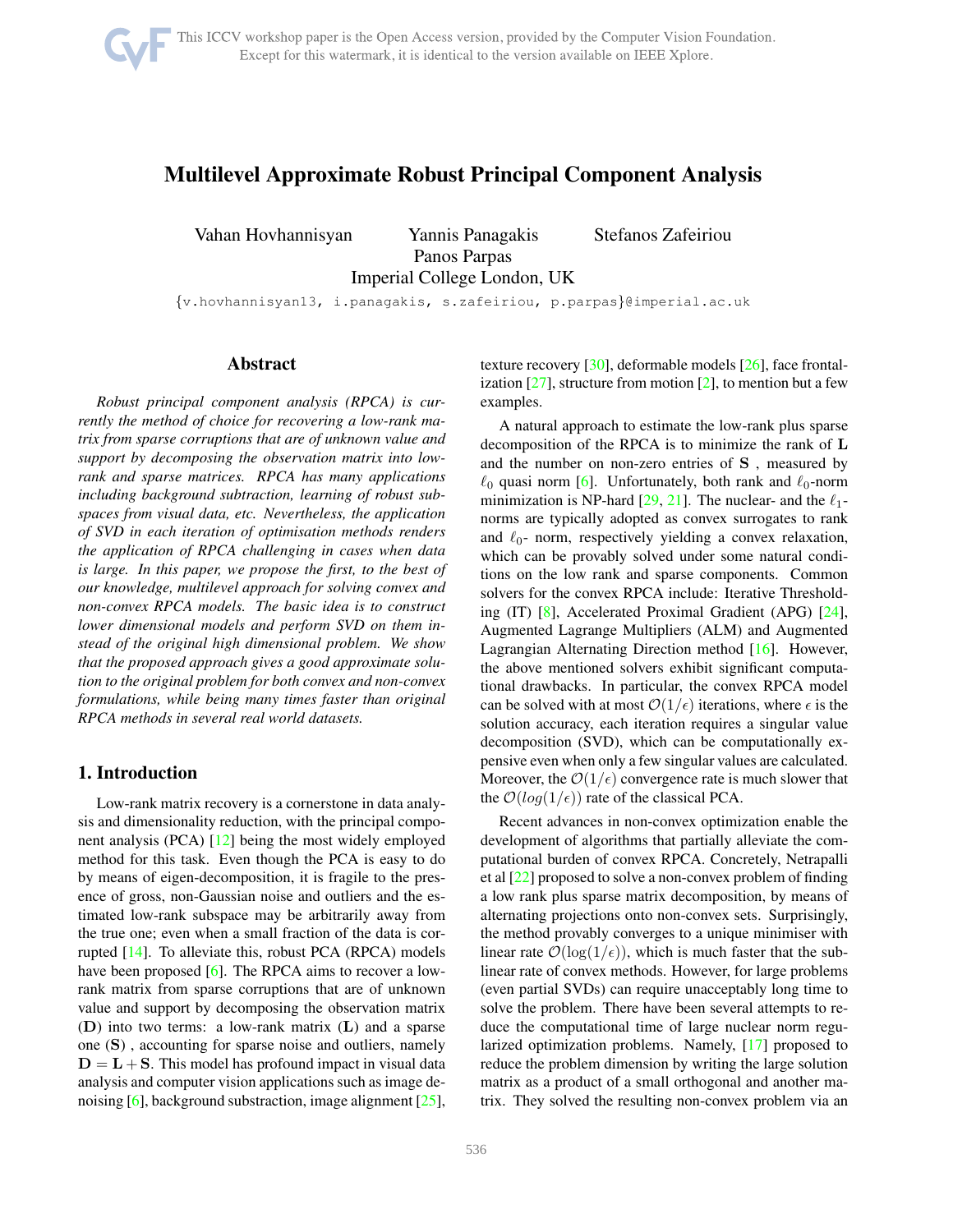<span id="page-1-4"></span>augmented Lagrangian alternating direction method. Another very popular approach for reducing large problem dimensions is to create smaller sub-problems using various randomized techniques [\[18,](#page-8-12) [23,](#page-8-13) [9,](#page-7-3) [19,](#page-8-14) [1\]](#page-7-4).

In this paper, motivated by the recent advances in multilevel optimization algorithms  $[20, 13]$  $[20, 13]$  we propose a simple, yet quite generic and very effective approach for significantly reducing computational costs for many problems requiring low rank matrix approximations, including convex and non-convex robust PCA models. We exploit the fact that many problems arising from computer vision and machine learning applications can be modelled using various degrees of fidelity. For instance, video frames from a fixed camera or facial images taken with varying illuminations are highly correlated and therefore their linear combinations maintain the model's underlying information. The basic idea is to construct and solve lower dimensional (coarse) models for each subproblem and then prolong its solution to the original problem dimension. We show that using special restriction and prolongation operators ensure good low rank approximations. Then we demonstrate our proposed multilevel low rank approximation technique within both convex and non-convex models. As several video background extraction and facial shadow removal experiments show, our multilevel approach can speed up its original method by several times.

*Notations.* Throughout the paper, scalars are denoted by lower-case letters, vectors (matrices) are denoted by lowercase (upper-case) boldface letters, e.g.  $x(X)$ . I denotes the identity matrix with appropriate dimension. The  $\ell_1$  and  $\ell_2$  norms of a vector **x** are defined as  $\|\mathbf{x}\|_1 = \sum_i |x_i|$  and  $\|x\|_2 = \sqrt{\sum_i x_i^2}$ , respectively. The matrix  $\ell_1$  norm is defined as  $\|\mathbf{X}\|_{1} = \sum_{i} \sum_{j} |x_{ij}|$ , where  $|\cdot|$  denotes the absolute value operator. The Frobenius norm is defined as  $\|\mathbf{X}\|_F = \sqrt{\sum_i \sum_j x_{ij}^2}$ , and the nuclear norm of **X** (i.e., the sum of singular values of a matrix) is denoted by  $||\mathbf{X}||_*$ . The l-th largest (in absolute value) singular value of matrix **X** is denoted as  $\sigma_l(\mathbf{X})$ . In algorithm pseudocodes we use  $\mathbf{X}^{(k)}(u_k)$  to denote the value of matrix  $\mathbf{X}$  (scalar u) at iteration k.

# 2. RPCA Methods

In this section, we present the state of the art methods for solving the convex and non-convex robust PCA problems. Note that for both methods, the computational bottleneck are the SVDs requiring  $\mathcal{O}(rmn)$  operations each, where r is the number of required singular values.

# 2.1. Inexact ALM for RPCA

The problem of representing an input data matrix  $\mathbf{D} \in$  $\mathbb{R}^{m \times n}$  as a sum of a low rank matrix  $\mathbf{L}^{\star}$  and a sparse matrix S<sup>\*</sup> can be exactly solved via the following convex optimization problem:

<span id="page-1-0"></span>
$$
\min_{\mathbf{L},\mathbf{S}} \|\mathbf{L}\|_{*} + \lambda \|\mathbf{S}\|_{1}, \quad subject \ to \quad \mathbf{D} = \mathbf{L} + \mathbf{S}, \quad (1)
$$

where  $\lambda > 0$  is a weighting parameter. A classical approach for solving [\(1\)](#page-1-0) is by minimizing its augmented Lagrangian defined as

$$
\mathcal{L}(\mathbf{L}, \mathbf{S}, \mathbf{Y}, \mu) = \|\mathbf{L}\|_{*} + \lambda \|\mathbf{S}\|_{1} + \langle \mathbf{Y}, \mathbf{D} - \mathbf{L} - \mathbf{S} \rangle + \frac{\mu}{2} \|\mathbf{D} - \mathbf{L} - \mathbf{S}\|_{F}^{2},
$$
\n(2)

<span id="page-1-1"></span>where  $\mathbf{Y} \in \mathbb{R}^{m \times n}$  is the Lagrangian variable and  $\mu > 0$ is a penalty parameter. [\(2\)](#page-1-1) can be solved via alternating directions method, aka solve the problem for each variable separately at each iteration  $[16]$ . In this case each resulting subproblem has a closed form solution so that the algorithm iterates as follows:

1. Solve  $(2)$  for S with fixed L and Y. This is done by element-wise soft thresholding the appropriate intermediate matrix, i.e.  $S^{(k+1)} = S_{\lambda\mu-1}[\mathbf{D} - \mathbf{L}^{(k)} +$  $\mu^{-1} \mathbf{Y}^{(k)}$ , where  $\mathcal{S}_{\tau}[\mathbf{M}]$  is the soft thresholding operator defined element-wise [\[8\]](#page-7-2):

$$
\mathcal{S}_{\tau}[x] = (|x| - \tau)_{+} \text{sgn}(x). \tag{3}
$$

2. Solve  $(2)$  for **L** with fixed **S** and **Y** or equivalently solve

<span id="page-1-3"></span>
$$
\min_{\mathbf{L}} \{ \|\mathbf{L}\|_{*} + \frac{\mu}{2} \|\mathbf{M} - \mathbf{L}\|_{F}^{2} \},\tag{4}
$$

where  $\mathbf{M} = \mathbf{D} - \mathbf{S}_k + \mu^{-1} \mathbf{Y}^{(k)}$ . This in turn, can be done in closed form using the singular value thresholding operator  $\mathcal{D}_{\tau}[\mathbf{M}]$  [\[5\]](#page-7-5), i.e.  $\mathbf{L}^{(k+1)} = \mathcal{D}_{\mu^{-1}}[\mathbf{D} {\bf S}^{(k+1)} + \mu^{-1} {\bf Y}^{(k)}$ , where

<span id="page-1-2"></span>
$$
\mathcal{D}_{\tau}[\mathbf{M}] = \mathbf{U}\mathcal{S}_{\tau}[\Sigma]\mathbf{V}^{\top},\tag{5}
$$

where  $M = U\Sigma V^{\top}$  is the SVD of M.

3. Update Lagrange variables  $Y$  and penalty coefficients  $\mu$ .

This procedure was dubbed Inexact ALM (IALM) in [\[16\]](#page-8-9) and is formally given here in Algorithm [1.](#page-2-0) Note that for practical efficiency only a few singular values are computed as suggested in [\[16\]](#page-8-9).

#### 2.2. Non-convex RPCA

In a recent paper Netrapalli et al proposed a new method for recovering a low-rank matrix from sparse corruptions [\[22\]](#page-8-10). Its main idea is to perform alternating projects onto low rank and sparse matrix spaces. Although these sets are not convex, projections onto them can be done efficiently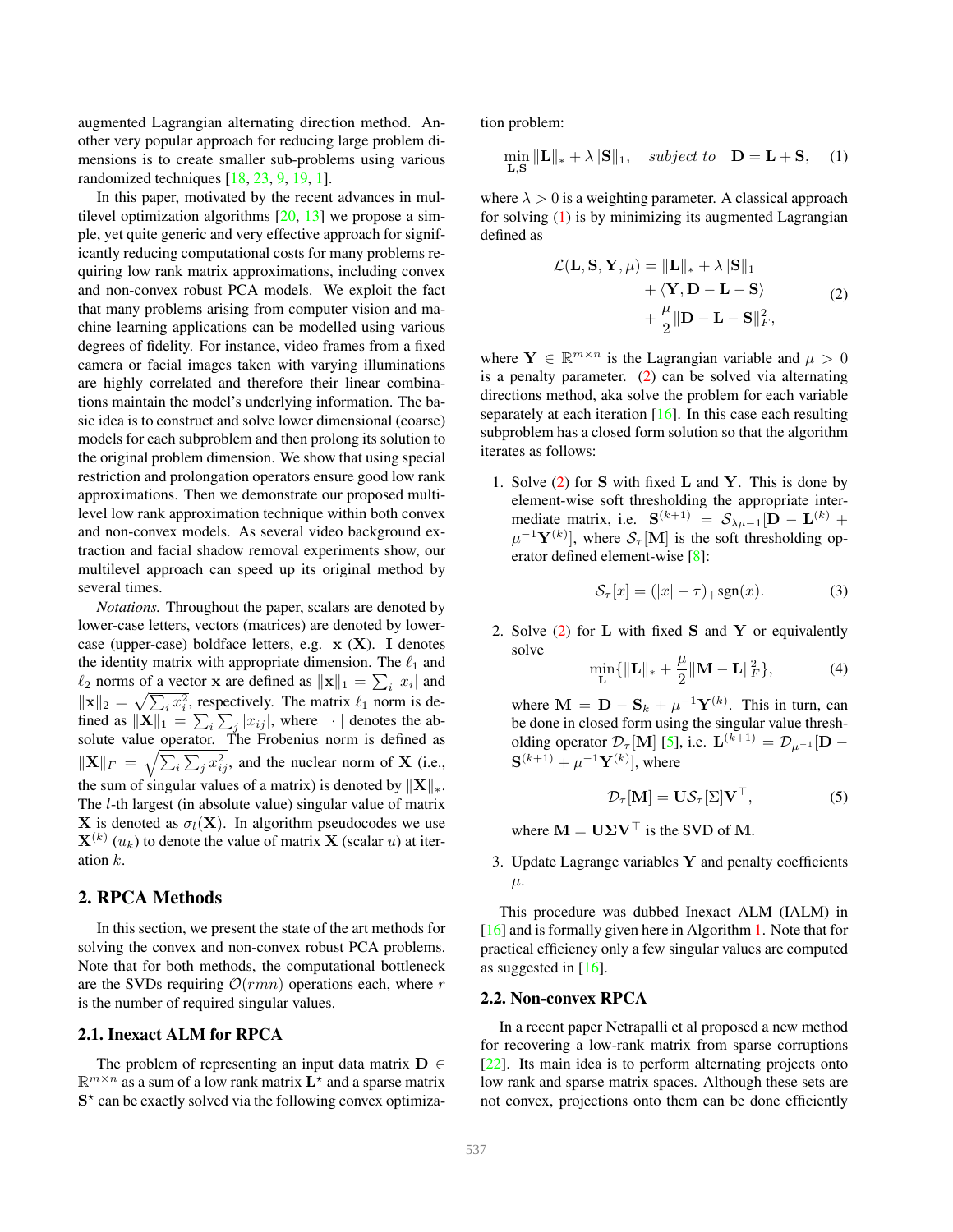<span id="page-2-4"></span><span id="page-2-0"></span>Algorithm 1 Inexact ALM (IALM) Input:  $\mathbf{D} \in \mathbb{R}^{m \times n}$ 1: for  $k \leftarrow 1$  to ... do 2: // Solve  $\arg \min \mathcal{L}(\mathbf{L}^{(k+1)}, \mathbf{S}, \mathbf{Y}^{(k)}, \mu_k)$ 3:  $\mathbf{S}^{(k+1)} \leftarrow \mathcal{S}_{\lambda \mu_k^{-1}}[\mathbf{D} - \mathbf{L}^{(k+1)} + \mu_k^{-1} \mathbf{Y}^{(k)}]$ 4: // Solve  $\argmin_{\mathbf{L}} \mathcal{L}(\mathbf{L}, \mathbf{S}^{(k+1)}, \mathbf{Y}^{(k)}, \mu_k)$ 5:  $\mathbf{M} \leftarrow \mathbf{D} - \mathbf{S}^{(k+1)} + \mu_k^{-1} \mathbf{Y}^{(k)}$ 6:  $(\mathbf{U}, \mathbf{\Sigma}, \mathbf{V}) \leftarrow \text{SVD}(\mathbf{M})$ 7:  $\mathbf{L}^{(k+1)} \leftarrow \mathbf{U} \mathcal{S}_{\mu_k^{-1}}[\mathbf{\Sigma}] \mathbf{V}^\top$ 8: // Update the Lagrangian variable  $\mathbf{y}: \qquad \mathbf{Y}^{(k+1)} \leftarrow \mathbf{Y}^{(k)} + \mu_k (\mathbf{D} - \mathbf{L}^{(k+1)} - \mathbf{S}^{(k+1)})$ 10: Update  $\mu_k \leftarrow \mu_{k+1}$ 11: **end forreturn**  $(L^{(k+1)}, S^{(k+1)})$ 

using the hard thresholding operator  $\mathcal{H}_{\zeta}[x]$ , which is applied on vectors and matrices element-wise, i.e.  $\mathcal{H}_{\zeta}[\mathbf{X}]_{i,j} =$  $|\mathbf{X}_{i,j}$  if  $|\mathbf{X}_{i,j}| \geq \zeta$  and 0 otherwise. Specifically, solve the following non-convex problem of finding a low rank plus sparse matrix decomposition:

<span id="page-2-1"></span>
$$
\min_{\mathbf{L}} \|\mathbf{D} - \mathbf{L}\|_0, \quad subject \ to \quad \text{rank}(\mathbf{L}) \le r, \tag{6}
$$

where  $r$  is a given upper bound on the rank of low rank component  $\mathbf{L}^*$ . Although the problem in [\(6\)](#page-2-1) is not convex, it can provably be solved in linear time under mild conditions. The main steps of the method are given in Algorithm [2,](#page-2-2) which alternatively solves two sub-problems at each iteration by fixing one variable and solving for the other. The main difference here is that the arising sub-problems are constrained with the corresponding non-convex sets, therefore hard thresholding is used instead of soft thesholding.

Here  $SVD(M, l)$  returns the first l singular values with corresponding singular vectors. Although Algorithm [2](#page-2-2) requires only l singular values at stage  $l = 1, \ldots, r$ , SVD operations are still the computational bottleneck.

# 3. Multilevel Approximate SVD

In this section, we present a simple and yet efficient method for calculating SVD of a matrix  $\mathbf{M} \in \mathbb{R}^{m \times n}$  in-spired from multilevel optimization algorithms [\[20,](#page-8-15) [13\]](#page-8-16). The main idea is to first create a lower dimensional coarse matrix and then calculate its SVD, which is then used for low rank approximations.

As in multilevel optimisation algorithms our method too uses so-called "restriction" operators to construct coarse models. We denote the restriction operator as  $\bf{R}$  and assume that it has linearly independent columns.

<span id="page-2-2"></span>Algorithm 2 Alternating Projections (AltProj)

**Input:**  $\mathbf{D} \in \mathbb{R}^{m \times n}$ , target rank r 1: Initialize  $\mathbf{L}^{(0)} = \mathbf{0}$  and  $\mathbf{S}^{(0)} = \mathcal{H}_{\zeta_0}(\mathbf{D} - \mathbf{L}^{(0)})$ 2: for Stage  $l \leftarrow 1$  to r do 3: **for** Iteration  $k \leftarrow 0$  to T **do** 4: // Solve  $\arg \min \| \mathbf{D} - \mathbf{L} - \mathbf{S}^{(k)} \|_2^2$  $\mathbf{L}:\text{rank}(\mathbf{L})\leq l$ 5:  $\mathbf{M} \leftarrow \mathbf{D} - \mathbf{S}^{(k)}$ 6:  $(U, \Sigma, V) \leftarrow \text{SVD}(M, l)$ 7:  $\mathbf{L}^{(k+1)} \leftarrow \mathbf{U}\mathcal{H}_l[\mathbf{\Sigma}]\mathbf{V}^\top$ 8: // Solve  $\arg \min \| \mathbf{D} - \mathbf{L}^{(k+1)} - \mathbf{S} \|_2^2$  $\mathbf{S}:\|\mathbf{S}\|_0\leq\zeta$ 9: Update threshold  $\zeta$  as in [\[22\]](#page-8-10) 10:  $\mathbf{S}^{(k+1)} \leftarrow \mathcal{H}_{\zeta}[\mathbf{D} - \mathbf{L}^{(k+1)}]$ 11: **if**  $\sigma_{l+1}(\mathbf{L}^{(k+1)}) < \epsilon$  then 12: **return**  $(\mathbf{L}^{(T)}, \mathbf{S}^{(T)})$ 13: else  $14:$  $(0) \leftarrow S^{(T)}$ 15: end if 16: end for 17: end for 18: **return**  $(L^{(T)}, S^{(T)})$ 

Specifically, for  $\mathbf{R} \in \mathbb{R}^{n \times \frac{n}{2}}$  we use

<span id="page-2-3"></span>
$$
\mathbf{R}_n = \frac{1}{4} \begin{bmatrix} \alpha & 0 & 0 & \dots & 0 & 0 \\ 4 - 2\alpha & 0 & 0 & \dots & 0 & 0 \\ \alpha & \alpha & 0 & \dots & 0 & 0 \\ 0 & 4 - 2\alpha & 0 & \dots & 0 & 0 \\ 0 & \alpha & \alpha & \dots & 0 & 0 \\ 0 & 0 & 0 & \dots & \alpha & \alpha \\ 0 & 0 & 0 & \dots & 0 & 4 - 2\alpha \\ 0 & 0 & 0 & \dots & 0 & \alpha \end{bmatrix} \quad (7)
$$

for some  $0 \le \alpha \le 1$  acting as a smoothing parameter. For instance, when  $\alpha = 1$ ,  $\mathbf{R}_n$  is the standard interpolation op-erator [\[4\]](#page-7-6), and when  $\alpha = 0$ ,  $\mathbf{R}_n$  simply selects every other column of M.

Often in practice we use more than 2 levels of coarse models. Specifically, we use a restriction operator  $\mathbf{R} =$  $\mathbf{R}_n \mathbf{R}_{\frac{n}{2}} \dots \mathbf{R}_{n_H} \in \mathbb{R}^{m \times n_H}$ , where  $\mathbf{R}_k \in \mathbb{R}^{k \times \frac{k}{2}}$  is given as in [\(7\)](#page-2-3). For all experiments we used up to the deepest possible levels, so that  $n_H > r$ , where r is the number of singular values required by the overlying algorithm. Clearly, R has linearly independent columns and thus is full rank, moreover, without loss of generality we can assume that  $\bf{R}$  has normalized columns so that  $\|\mathbf{R}\|_2 \leq 1$ .

Next, we use the restriction operator  $R$  to present our proposed CoarseSVD method for efficiently calculating approximate SVDs in Algorithm [3.](#page-3-0) The basic idea here is to first apply the restriction operator on M and then perform SVD on the lower dimensional coarse model.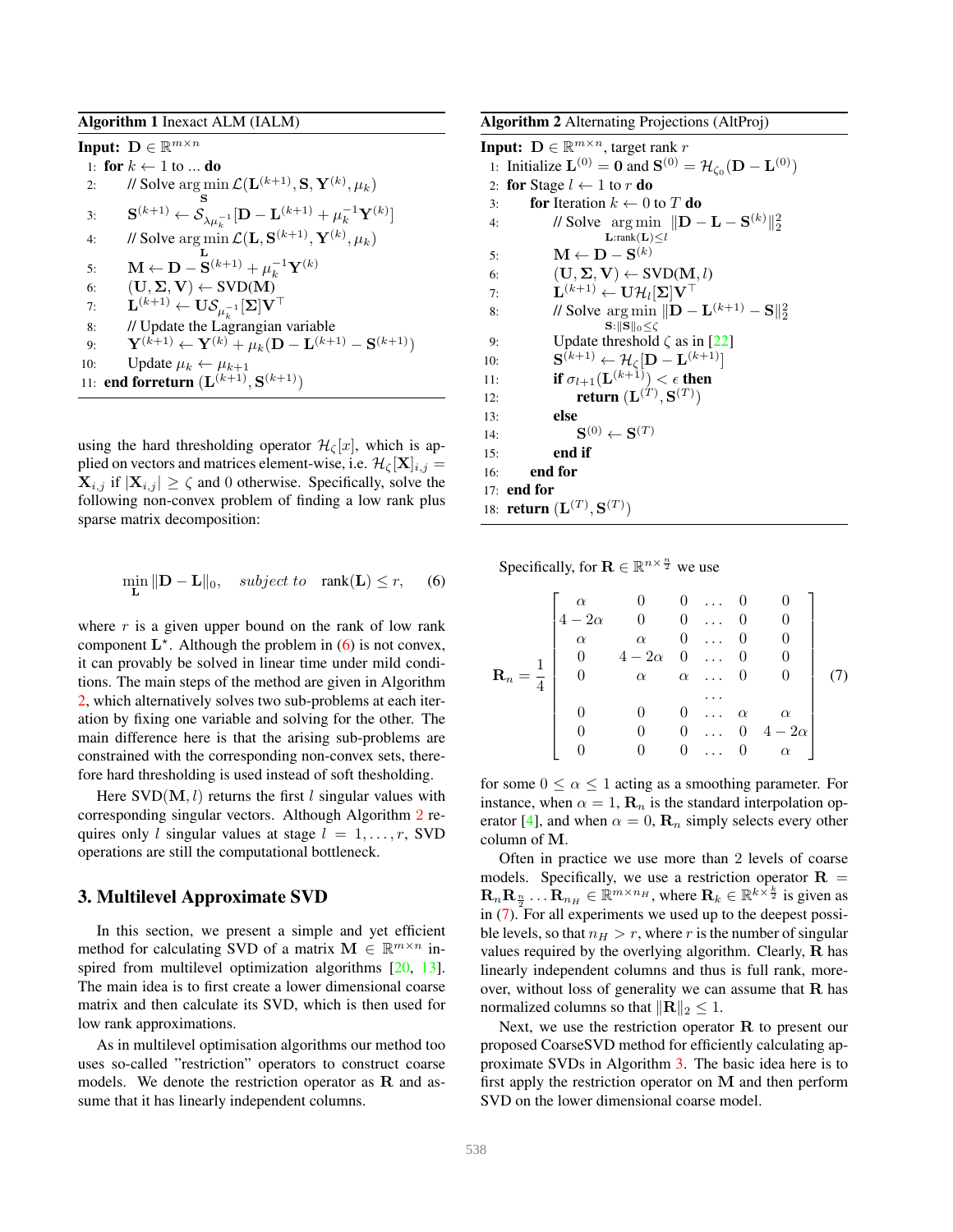<span id="page-3-5"></span><span id="page-3-0"></span>Algorithm 3 CoarseSVD

Input:  $\mathbf{M} \in \mathbb{R}^{m \times n}$ ,  $\mathbf{R} \in \mathbb{R}^{n \times n_H}$ 1:  $M_H \leftarrow MR$ 2:  $(\mathbf{U}_H, \Sigma_H, \mathbf{V}_H) \leftarrow \text{SVD}(\mathbf{M}_H)$ 3: return  $(\mathbf{U}_H, \Sigma_H, \mathbf{V}_H)$ 

Then after finding a low rank approximation for M, we "lift" it to the original fine problem dimension. As in multilevel literature, this is done using the transpose of the restriction operator. Proposition [1](#page-3-1) characterizes the approximate SVD after prolongation.

<span id="page-3-1"></span>**Proposition 1.** *The prolongation*  $V^H = V_H R^{\top}$  *of right singular vectors satisfies*

1. 
$$
\mathbf{V}^{H\top}\mathbf{V}^{H} = \mathbf{R}\mathbf{R}^{T}
$$
  
\n2.  $\|\mathbf{V}^{H}\mathbf{V}^{H\top}\| = \|\mathbf{R}^{T}\mathbf{R}\|$   
\n3.  $\|\mathbf{U}_{H}\mathbf{\Sigma}_{H}\mathbf{V}_{H}^{T}\mathbf{R}^{T} - \mathbf{M}\| \leq \delta \|\mathbf{M}\|$ ,

*for a constant*  $\delta > 0$  *and either*  $\|\cdot\|_2$  *and*  $\|\cdot\|_F$  *norms.* 

*Proof.* The first two results follow directly from the orthogonality of  $V_H$ . The third one is due to the fact that  $\|\mathbf{M}(\mathbf{R}\mathbf{R}^{\top} - \mathbf{I})\| \leq \delta \|\mathbf{M}\|$ , for

$$
\delta := \|\mathbf{R}\mathbf{R}^{\top} - \mathbf{I}\| \le 1. \tag{8}
$$

 $\Box$ 

## 4. Multilevel Algorithms via Coarse SVD

While both Inexact ALM and Alternating Projections algorithms are guaranteed to converge to the global optima with strong convergence rates, in practice performing SVDs still remains a computational bottleneck, especially for larger problems. To overcome this major obstacle we propose to instead construct lower dimensional counterparts for the computationally expensive parts of each algorithm and use their solutions for finding approximate solutions for the original fine level problems. In other words, we use the multilevel low rank approximation technique to accelerate both convex and non-convex robust PCA algorithms.

# 4.1. Multilevel Inexact ALM

We begin this subsection by introducing the multilevel singular value thresholding (ML-SVT) operator defined as

<span id="page-3-2"></span>
$$
\mathcal{D}_{\tau}^{H}[\mathbf{M}] = \mathbf{U}_{H} \mathcal{S}_{\tau}[\Sigma_{H}] \mathbf{V}_{H}^{\top} \mathbf{R}^{\top},
$$
 (9)

where  $\text{MR} = \textbf{U}_H \Sigma_H \textbf{V}_H^\top$  is the SVD of the coarse model  $M_H = MR$ . Note that the ML-SVT operator [\(9\)](#page-3-2) requires a SVD on a  $m \times n_H$  matrix - significantly cheaper than the  $m \times n$  for [\(5\)](#page-1-2). The next theorem shows that the proposed ML-SVT operator gives a good approximate solution for problem [\(4\)](#page-1-3).

**Theorem 1.** Assuming that  $\|\mathbf{R}\|_2 \leq 1$  and  $0 < \tau \leq \sigma_{H,1}$ , *the ML-SVT operator*  $\mathcal{D}_{\tau}^{H}$  [M] *gives a*  $\frac{\sigma_{H,1}}{\tau^2}$  ( $\sigma_1 + \sigma_{H,1} - \tau$ )*approximate solution to the problem* [\(4\)](#page-1-3)*, where*  $\sigma_{H,1}$  *is the largest singular value of* MR*.*

*Proof.* The proof follows the steps of the proof of Theorem 2.1 of [\[5\]](#page-7-5) and is given in the Appendix.  $\Box$ 

Then we can use the proposed ML-SVT operator to solve the corresponding subproblems of Algorithm [\(1\)](#page-2-0) resulting the Multilevel Inexact ALM (ML-IALM) method given below as Algorithm [4.](#page-3-3)

<span id="page-3-3"></span>

|     | Algorithm 4 Multilevel Inexact ALM (ML-IALM) |                                                                                                                                                         |  |  |  |
|-----|----------------------------------------------|---------------------------------------------------------------------------------------------------------------------------------------------------------|--|--|--|
|     |                                              | Input: $\mathbf{D}, \mathbf{S}^{(0)}, \mathbf{Y}^{H,(0)} \in \mathbb{R}^{m \times n}$ ; $\mu_0$                                                         |  |  |  |
|     |                                              | 1: for $k \leftarrow 1$ to  do                                                                                                                          |  |  |  |
| 2:  |                                              | $\mathbf{S}^{(k+1)} \leftarrow \mathcal{S}_{\lambda \mu_{\scriptscriptstyle{k}}^{-1}}[\mathbf{D} - \mathbf{L}^{H(k+1)} + \mu_{k}^{-1}\mathbf{Y}^{(k)}]$ |  |  |  |
| 3:  |                                              | // Approx solve $\arg \min \mathcal{L}(\mathbf{L}, \mathbf{S}^{(k+1)}, \mathbf{Y}^{(k)}, \mu_k)$                                                        |  |  |  |
| 4:  |                                              | $\mathbf{M}_H \leftarrow (\mathbf{D} - \mathbf{S}^{(k+1)} + \mu_k^{-1} \mathbf{Y}^{(k)}) \mathbf{R}$                                                    |  |  |  |
| 5:  |                                              | $(\mathbf{U}_H, \Sigma_H, \mathbf{V}_H) \leftarrow \text{SVD}(\mathbf{M}_H)$                                                                            |  |  |  |
| 6:  |                                              | $\mathbf{L}_H \leftarrow \mathbf{U}_H \mathcal{S}_{\mu^{-1}}[\mathbf{\Sigma}_H] \mathbf{V}_H^\top$                                                      |  |  |  |
| 7:  |                                              | $\mathbf{L}^{H(k+1)} \leftarrow \mathbf{L}_{H} \mathbf{R}^{\top}$                                                                                       |  |  |  |
| 8:  |                                              | // Continue as in Algorithm 1                                                                                                                           |  |  |  |
| 9:  |                                              | $\mathbf{Y}^{(k+1)} \leftarrow \mathbf{Y}^{(k)} + \mu_k (\mathbf{D} - \mathbf{L}^{H(k+1)} - \mathbf{S}^{(k+1)})$                                        |  |  |  |
| 10: |                                              | Update $\mu_k \leftarrow \mu_{k+1}$                                                                                                                     |  |  |  |
|     |                                              | 11: end for                                                                                                                                             |  |  |  |

We finish this subsection with a remark that the same approach can be used to extend the Inexact ALM method for the more general matrix completion problem (Algorithm 6 in [\[16\]](#page-8-9)). In this case the only difference is that instead of soft-thresholding, projection onto a simple convex space  $\Omega$ is used to update  $\mathbf{S}^{(k+1)}$ , whereas updates for  $\mathbf{L}^{(k+1)}$  are the same and therefore multilevel SVD can be used.

#### 4.2. Multilevel Alternating Projections

We apply the multilevel low rank approximation method of Algorithm [3](#page-3-0) also within the non-convex alternating projections algorithm. In this case we create coarse models for subproblems of finding low rank approximations for intermediate matrices  $\mathbf{M} = \mathbf{D} - \mathbf{S}^{(k)}$ , solve these subproblems and lift their solutions to the original fine dimension.

Each iteration of the Alternating Projections algorithm requires solving

<span id="page-3-4"></span>
$$
\min_{\mathbf{L}\in\mathbb{R}^{m\times n}}\|\mathbf{D}-\mathbf{L}-\mathbf{S}\|_2 \quad s.t. \quad \text{rank}(\mathbf{L})\le l,\qquad(10)
$$

which has a closed form solution given by the hard thresholding operator as follows

$$
\hat{\mathbf{L}} = \mathbf{U}\mathcal{H}_l[\mathbf{\Sigma}]\mathbf{V}^\top,\tag{11}
$$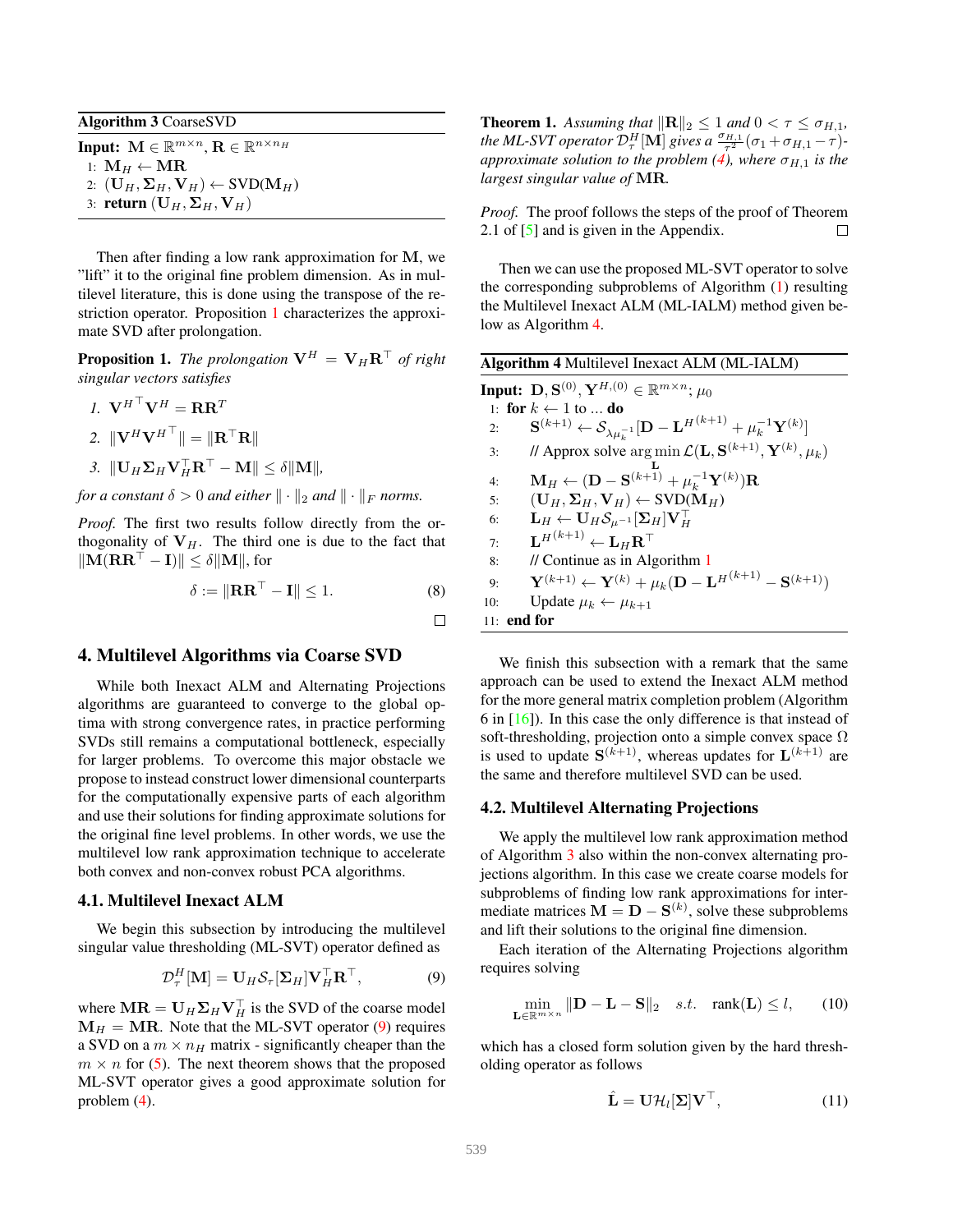<span id="page-4-3"></span>where  $\mathcal{H}_l[x]$  is the hard thresholding operator and is defined element-wise for vectors and matrices. Therefore, for this setting we use the hard thresholding operator on the coarse model to construct an approximate solution for problem [\(10\)](#page-3-4) as follows:

<span id="page-4-1"></span>
$$
\mathbf{L}^{H} = \mathbf{U}_{H} \mathcal{H}_{l} [\mathbf{\Sigma}_{H}] \mathbf{V}_{H}^{\top} \mathbf{R}^{\top}, \tag{12}
$$

where  $MR = M_H = U_H \Sigma_H V^\top$  is a SVD of the coarse model. Notice that the multilevel operator computes SVDs on much smaller problems than the original algorithm in this case as well. Then in Theorem [2](#page-4-0) we show that the  $L^H$ defined in [\(12\)](#page-4-1) gives a good approximate solution for problem [\(10\)](#page-3-4).

<span id="page-4-0"></span>Theorem 2. *The multilevel low rank approximation procedure of* [\(12\)](#page-4-1) gives a  $(\sigma_1 + \sigma_{H,1})$ *-approximate solution of the problem [\(10\)](#page-3-4), where*  $\sigma_{H,1}$  *is the largest singular value*  $of$ **M** $_H$  = **MR**.

*Proof.* The proof follows the proof of Eckhard-Young-Mirsky theorem [\[11\]](#page-8-17) and is given in the Appendix.  $\Box$ 

Then we can use  $(12)$  $(12)$  $(12)$  inside Algorithm 2 to efficiently solve the corresponding subproblem. The resulting method is presented in Algorithm [5.](#page-4-2)

<span id="page-4-2"></span>Algorithm 5 Multilevel Alternating Projections (ML-AltProj)

**Input:**  $\mathbf{D} \in \mathbb{R}^{m \times n}$ , target rank r 1: Initialize  ${\bf L}^{H(0)} = {\bf 0}$  and  ${\bf S}^{(0)} = {\cal H}_{\zeta_0}({\bf D} - {\bf L}^{H(0)})$ 2: for Stage  $l \leftarrow 1$  to r do 3: for Iteration  $k \leftarrow 0$  to T do 4: // Approx solve  $\arg \min \| \mathbf{D} - \mathbf{L} - \mathbf{S}^{(k)} \|_2$  $\widetilde{\mathbf{L}}$ :rank $(\mathbf{L}) \leq l$ 5:  $\mathbf{M}_H \leftarrow (\mathbf{D} - \mathbf{S}^{(k)}) \mathbf{R}$ 6:  $(\mathbf{U}_H, \mathbf{\Sigma}_H, \mathbf{V}_H) \leftarrow \text{SVD}(\mathbf{M}_H, l)$ 7:  ${\bf L}_H \leftarrow {\bf U}_H \mathcal{H}_l[{\bf \Sigma}_H]{\bf V}_H^{\top} \nonumber \ \text{8:} \qquad \qquad {\bf L}^{H(k+1)} \leftarrow {\bf L}_H {\bf R}^{\top}$ 9: // Continue as in Algorithm [2](#page-2-2) 10: Update threshold  $\zeta$  as in [[22](#page-8-10)] 11:  $\mathbf{S}^{(k+1)} \leftarrow \mathcal{H}_{\zeta}[\mathbf{D} - \mathbf{L}^{H(k+1)}]$ 12: **if**  $\sigma_{l+1}(\mathbf{L}^{H(k+1)}) < \epsilon$  then 13: **return**  $(\mathbf{L}^{H(T)}, \mathbf{S}^{(T)})$ 14: else 15:  $\mathbf{S}^{(0)} \leftarrow \mathbf{S}^{(T)}$ 16: end if 17: end for 18: end for 19: **return**  $({\bf L}^{H^{(T)}},{\bf S}^{(T)})$ 

# 5. Experiments

To test the practical efficiency of the proposed methods we compare them with the standard Inexact ALM [\[16\]](#page-8-9)and Alternating Projections [\[22\]](#page-8-10) algorithms on several real life video background extraction and facial shadow removal problems. For the standard Inexact ALM and Alternating Projections algorithms we used the provided Matlab code. Then for each multilevel variant we replaced the standard low rank approximation parts of respective algorithms with corresponding multilevel low rank approximation code, keeping the rest of the algorithms unchanged. Particularly, we used the same optimality criteria, so that the comparisons are fair. All methods were tested in Matlab R2015a on a standard desktop machine with Intel Core i7 processor and 32GB RAM.

### 5.1. Video Background Extraction

First, we test the algorithms on real surveillance videos. Assume we are given a surveillance video from a fixed camera and the task is to separate the constant background from moving objects. This problem can be modeled as (convex or non-convex) RPCA [\[3\]](#page-7-7). We first stack each frame of the video as a column vector creating a data matrix D. Then, since the fixed background remains (approximately) constant in each frame and the moving objects take a relatively small portion of each frame, they can respectively represent the low rank and sparse components of the RPCA decomposition. We tested all algorithms on 4 surveillance videos described below:

- highway:  $48 \times 64 \times 400$ ; run 2 seconds
- copy machine:  $48 \times 72 \times 3400$ ; run 50 seconds
- walk:  $240 \times 320 \times 794$ ; run 50 seconds [\[28\]](#page-8-18)
- gates:  $240 \times 320 \times 1895$ ; run 200 seconds [\[28\]](#page-8-18)

The results are reported in Figure [1.](#page-5-0) Each row represents a tested video. The first column contains sample frames from each corresponding video, then each of the following column triplets contains corresponding low rank and sparse components as returned from IALM and ML-IALM and ML-AltProj algorithms. We run IALM and ML-IALM for the same fixed time and ML-IALM until convergence with 10<sup>−</sup><sup>7</sup> error for reference. Below each frame we also report the corresponding achieved rank and the feasibility gap (FG) i.e.  $\Vert \mathbf{D} - \mathbf{L}^* - \mathbf{S}^* \Vert_F / \Vert \mathbf{D} \Vert_F$ . As the results indicate, all algorithms produce similar results for all videos, except copymachine, for which ML-IALM produces significantly clearer separation of background than IALM. This is because copy machine has largest number of frames relative to the frame dimension.

We do not present frame samples from AltProj since it returns visually similar values to ML-AltProj. In this case,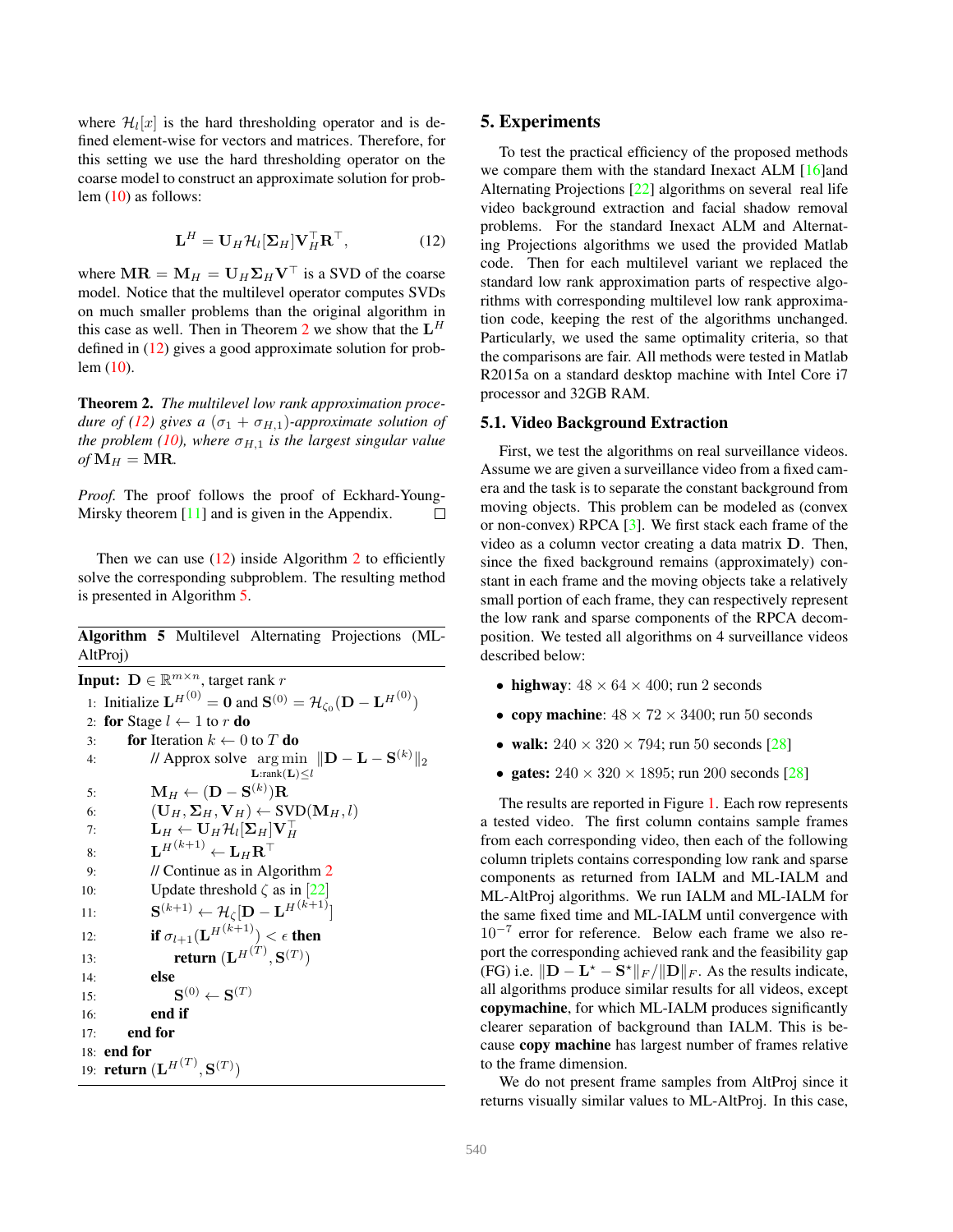<span id="page-5-2"></span><span id="page-5-0"></span>

| Original              | Low Rank          |                |                      | Sparse        |                   |                     |
|-----------------------|-------------------|----------------|----------------------|---------------|-------------------|---------------------|
|                       | <b>IALM</b>       | ML-IALM        | ML-AltProj           | <b>IALM</b>   | ML-IALM           | ML-AltProj          |
|                       |                   |                |                      |               |                   |                     |
| highway               | rank $=5$         | 3              |                      | $FG = 0.0176$ | $\overline{0.01}$ | $3.6 \cdot 10^{-4}$ |
|                       |                   |                |                      |               |                   |                     |
| copy machine          | rank $= 7$        | $\overline{4}$ |                      | $FG = 0.0364$ | 0.0031            | $2.8 \cdot 10^{-4}$ |
| <b>BART IN A PART</b> | <u>wa ne ya s</u> | Mille a        | <b>INTERNATIONAL</b> |               |                   |                     |
| walk                  | rank $= 2$        |                |                      | $FG = 0.02$   | 0.0231            | $4 \cdot 10^{-4}$   |
|                       |                   |                |                      |               | Ê                 | É                   |
| gates                 | rank = $3$        | $\overline{3}$ | $\overline{2}$       | $FG = 0.05$   | 0.04              | $2.8 \cdot 10^{-4}$ |

Figure 1: Examples from solving video background extraction problems via IALM, ML-IALM and ML-AltProj methods. IALM and ML-IALM run for a fixed CPU seconds, while ML-AltProj is given for reference and runs until convergence error  $10^{-7}$ . Each row corresponds respectively to highway ( $48 \times 64 \times 400$ ), copy machine ( $48 \times 72 \times 3,400$ ), walk  $(240 \times 320 \times 794)$  and gates  $(240 \times 320 \times 1, 895)$  videos from top to bottom. With each frame we also report the respective rank of the low rank component and the feasibility gap (FG):  $\|\mathbf{D} - \mathbf{L} - \mathbf{S}\|_F / \|\mathbf{D}\|_F$ .

<span id="page-5-1"></span>

| Problem      | AltProj | ML-AltProj     |
|--------------|---------|----------------|
| highway      |         | 3(2 levels)    |
| copy machine | 54      | $12(8$ levels) |
| walk         | 467     | 261 (6 levels) |
| gates        | 744     | 354 (8 levels) |

Table 1: CPU times (in seconds) after solving video background removal problems up to tolerance  $10^{-7}$  using the standard non-convex alternating projections algorithm and its multilevel variant.

we ran each algorithm until the same optimality error and report CPU times (in seconds) in Table [1.](#page-5-1) In all experiments we used up to 4-7 levels of coarse models (more for larger problems). In this case as well, the multilevel variant largely outperforms the original algorithm. In fact, the larger the original problem, the bigger relative speed up can be achieved using the multilevel approach, since for larger n we can use deeper levels.

For further investigation of the convergence properties of IALM and AltProj algorithms compared to their multilevel variants, we measure the relative error of the current iterates compared to the ground truth  $(L_0, S_0)$  and FGs during the iterations of both standard and multilevel algorithms through the same time interval. We report those relative errors against CPU time (seconds) and iteration numbers in Figure [2.](#page-6-0)

The plots suggest that ML-IALM performs only slightly faster than IALM on the smaller highway example, however, as expected it is significantly faster on the larger copy machine and gates problems. As we could anticipate from the theory, at each iteration ML-IALM achieves a very good approximation as measured by the reconstruction error, and since its iterations are significantly cheaper, it performs more iterations during the same time interval than IALM. We also report the results of running AltProj and ML-AltProj methods on the walk problem. The results are very similar to those observed in the convex model. ML-AltProj decreases the relative errors much earlier during the iterations and has significantly cheaper per iteration complexity.

### 5.2. Shadow Removal from Facial Images

Here we have a set of facial images from one or more individuals under various illuminations and the task is to remove shadow/light noises from images. We used images of individuals from the Yale B facial extended database [\[10\]](#page-8-19). It contains (96  $\times$  84) facial images of 39 subjects taken under various poses and illuminations each, with total 2, 414 images.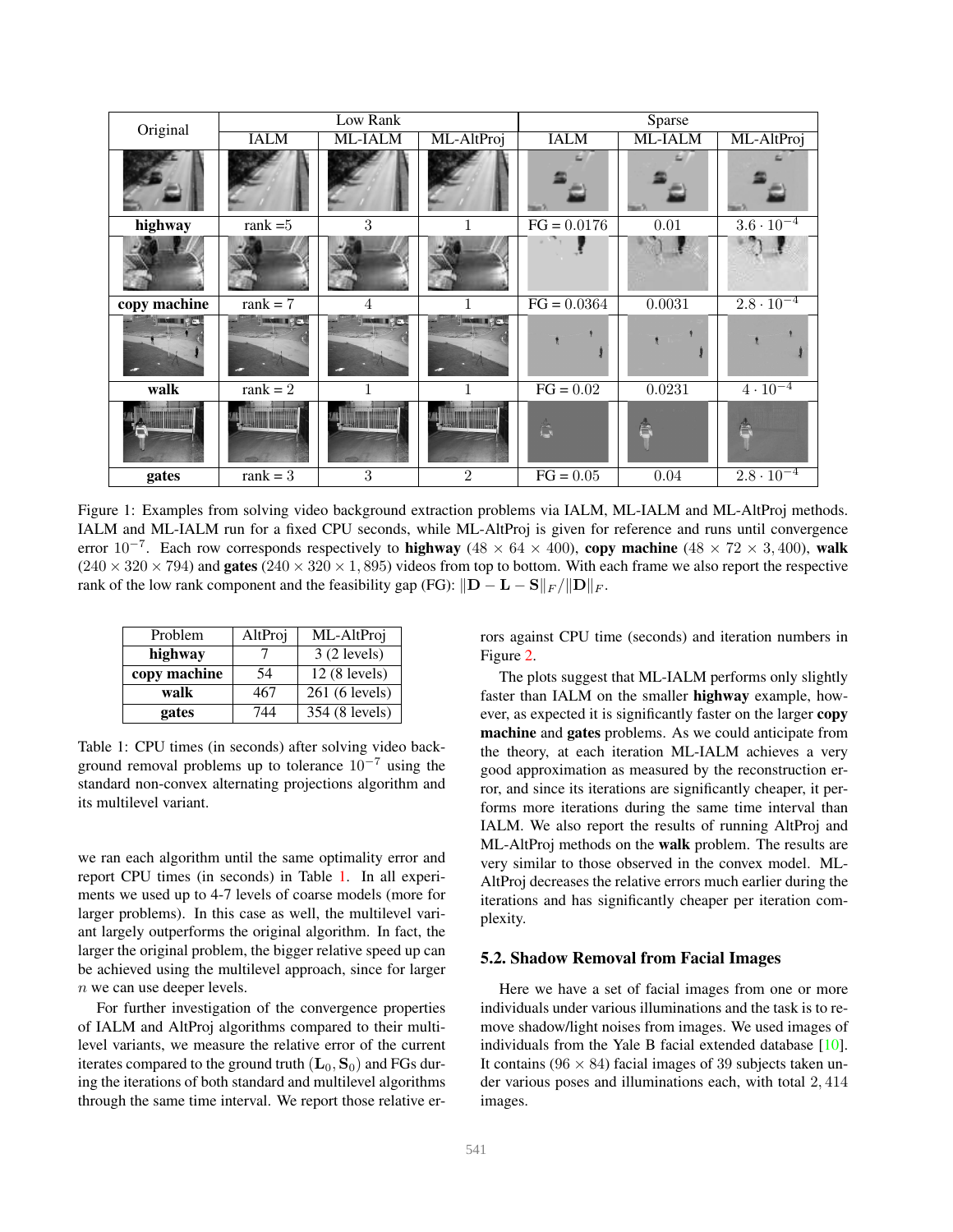<span id="page-6-0"></span>

Figure 2: Comparing the relative errors during IALM, ML-IALM, AltProj and ML-AltProj iterations. The first two columns give relative errors compared to the ground truth  $(L_0, S_0)$ , and the third column gives FGs during iterations. Each row corresponds respectively to highway ( $48 \times 64 \times 400$ ), copy machine ( $48 \times 72 \times 3,400$ ), walk ( $240 \times 320 \times 794$ ) and gates  $(240 \times 320 \times 1, 895)$  videos from top to bottom.

For this setting as well we test the multilevel SVD plugged into both IALM and AltProj methods. We ran both IALM and ML-IALM algorithms for 5 second and compare the returned results. While AltProj and ML-AltProj run until convergence with  $10^{-7}$  error. The results are reported in Figure [3.](#page-7-8) Here as well each row represents a particular database (individual). The first column contains sample frames from each corresponding facial database, then each of the following four columns contains correspondingly low rank and sparse components as returned from Inexact IALM, ML-IALM, AltProj and ML-AltProj algorithms. With each image we also report the corresponding achieved rank of the low rank component and the FG.

In order to compare the multilevel approach for the nonconvex problem, we report the results after running AltProj and ML-AltProj algorithms until achieving convergence er-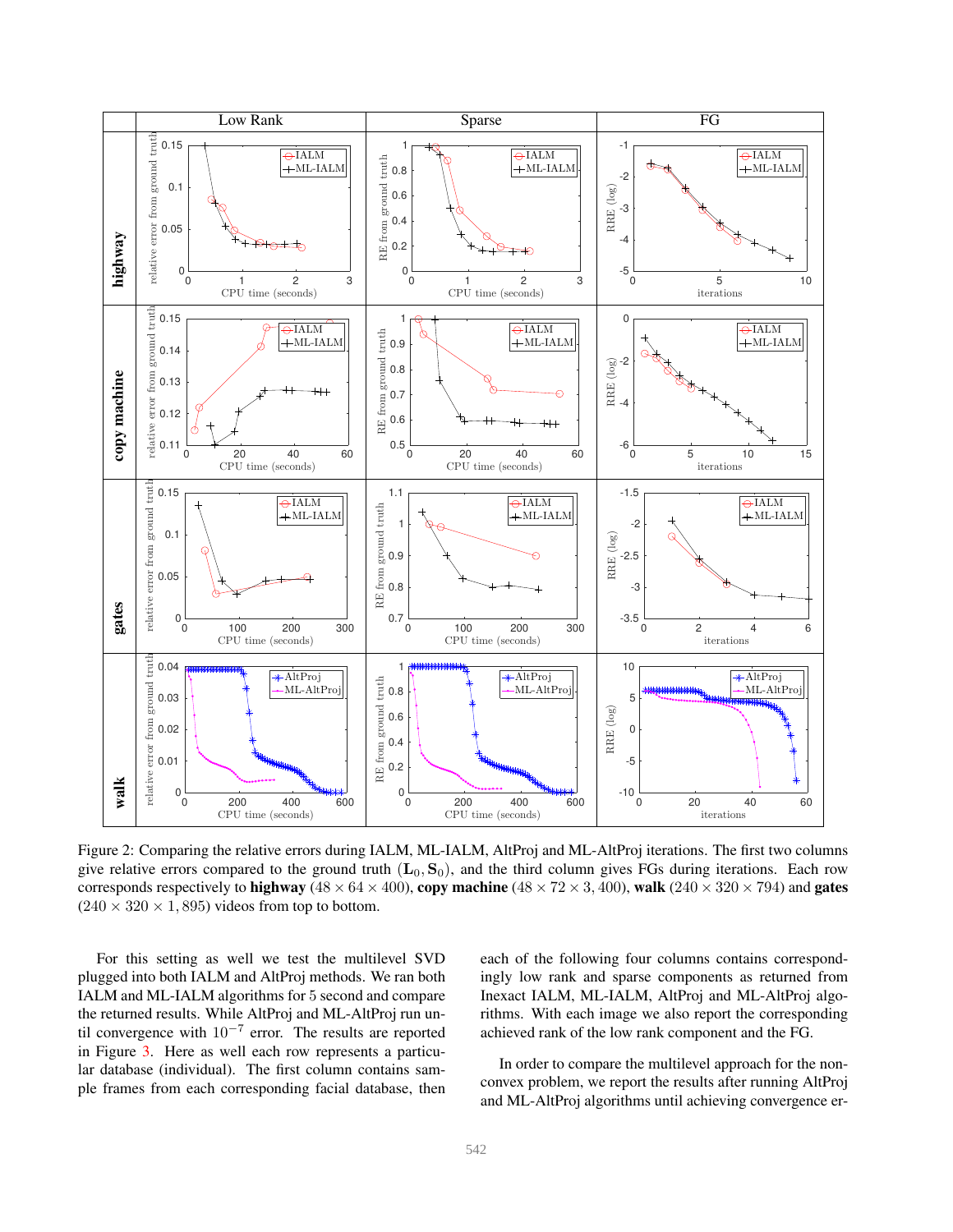<span id="page-7-11"></span><span id="page-7-8"></span>

| Original                  | Low Rank    |         |         |            | Sparse                            |                                                |                                         |                                             |
|---------------------------|-------------|---------|---------|------------|-----------------------------------|------------------------------------------------|-----------------------------------------|---------------------------------------------|
|                           | <b>IALM</b> | ML-IALM | AltProj | ML-AltProj | <b>IALM</b>                       | ML-IALM                                        | AltProj                                 | ML-AltProj                                  |
|                           |             |         |         |            |                                   |                                                |                                         |                                             |
| Yale B01                  | rank $= 5$  | 10      | 10      | 10         | $FG = 0.24$                       | 0.05                                           | $4 \cdot 10^{-4}$                       | $10^{-4}$                                   |
| $\left( 0 \right)$<br>701 | <b>ZU</b>   |         |         |            | $\alpha_{\rm 2N}$<br>AC           | $\langle \Omega \rangle_{\rm c}$<br>$\sqrt{Q}$ | $\langle \cdot \rangle$<br>707<br>0/1   | <b>ON</b><br>(4)                            |
| Yale B02                  | rank $= 5$  | 10      | 10      | 10         | $FG = 0.24$                       | $0.05\,$                                       | $4 \cdot 10^{-4}$                       | $10^{-4}$                                   |
|                           |             |         |         |            | $\sigma$<br>$\overline{1}$<br>物より | 7.1                                            | $\overline{1}$<br>$\overline{a}$<br>勝い。 | 7.1<br>1980<br>$\mathcal{D} = \{x_i, y_i\}$ |
| Yale B10                  | rank $=$ 3  | 10      | 10      | 10         | $FG = 0.24$                       | 0.05                                           | $4 \cdot 10^{-4}$                       | $10^{-4}$                                   |

Figure 3: Examples from solving facial shadow removal problems via IALM, ML-IALM, AltProj and ML-AltProj algorithms on cropped Yale B database ( $96 \times 84 \times 2414$ ). We run both IALM and ML-IALM for fixed five seconds, while AltProj and ML-AltProj run until convergence with  $10^{-7}$  error. With each image we also report the respective rank of the low rank component and the feasibility gap (FG):  $\|\mathbf{D} - \mathbf{L} - \mathbf{S}\|_F / \|\mathbf{D}\|_F$ .

<span id="page-7-9"></span>

| Problem  | AltProi | Ml-AltProj |  |  |
|----------|---------|------------|--|--|
| Yale B01 | 38.8    | 15.3       |  |  |
| Yale B02 | 39.1    | 15.2       |  |  |
| Yale B10 | 37.4    | 16.8       |  |  |

Table 2: CPU times (in seconds) after solving shadow removal problems up to a fixed tolerance using the standard non-convex alternating projections algorithm and its multilevel variant. For all experiments we used 2 levels for the multilevel algorithm.

ror 10<sup>−</sup><sup>7</sup> and record CPU times (seconds). The results are reported in Table [2.](#page-7-9) In all experiments we used up to 3 levels of coarse models. In all experiments the multilevel algorithm is more than twice faster than its standard counterpart.

### 6. Discussion

In this paper we presented an approximate multilevel dimension reduction method for efficient SVD calculations. We showed that the multilevel algorithms are theoretically good approximations to the original problem, and moreover, in practice they are significantly faster as demonstrated within convex and non-convex RPCA models. Finally, its applications can be extended further to other SVD based methods, such as RASL [\[25\]](#page-8-2) and matrix completion [\[7\]](#page-7-10). More interesting application of multilevel methods would be their application to tensor decomposition problems (see [\[15\]](#page-8-20) and references therein).

### References

- <span id="page-7-4"></span>[1] Z. Allen-Zhu and Y. Li. Even faster svd decomposition yet without agonizing pain. In *Advances in Neural Information Processing Systems*, pages 974–982, 2016. [2](#page-1-4)
- <span id="page-7-1"></span>[2] R. Angst, C. Zach, and M. Pollefeys. The generalized tracenorm and its application to structure-from-motion problems. In *2011 International Conference on Computer Vision*, pages 2502–2509. IEEE, 2011. [1](#page-0-0)
- <span id="page-7-7"></span>[3] T. Bouwmans, A. Sobral, S. Javed, S. K. Jung, and E.-H. Zahzah. Decomposition into low-rank plus additive matrices for background/foreground separation: A review for a comparative evaluation with a large-scale dataset. *Computer Science Review*, 2016. [5](#page-4-3)
- <span id="page-7-6"></span>[4] W. L. Briggs, S. F. McCormick, et al. *A multigrid tutorial*. Siam, 2000. [3](#page-2-4)
- <span id="page-7-5"></span>[5] J.-F. Cai, E. J. Candès, and Z. Shen. A singular value thresholding algorithm for matrix completion. *SIAM Journal on Optimization*, 20(4):1956–1982, 2010. [2,](#page-1-4) [4](#page-3-5)
- <span id="page-7-0"></span>[6] E. J. Candès, X. Li, Y. Ma, and J. Wright. Robust principal component analysis? *Journal of the ACM (JACM)*, 58(3):11, 2011. [1](#page-0-0)
- <span id="page-7-10"></span>[7] E. J. Candès and B. Recht. Exact matrix completion via convex optimization. *Foundations of Computational mathematics*, 9(6):717–772, 2009. [8](#page-7-11)
- <span id="page-7-2"></span>[8] I. Daubechies, M. Defrise, and C. De Mol. An iterative thresholding algorithm for linear inverse problems with a sparsity constraint. *Communications on pure and applied mathematics*, 57(11):1413–1457, 2004. [1,](#page-0-0) [2](#page-1-4)
- <span id="page-7-3"></span>[9] P. Drineas, R. Kannan, and M. W. Mahoney. Fast monte carlo algorithms for matrices ii: Computing a low-rank approximation to a matrix. *SIAM Journal on computing*, 36(1):158– 183, 2006. [2](#page-1-4)